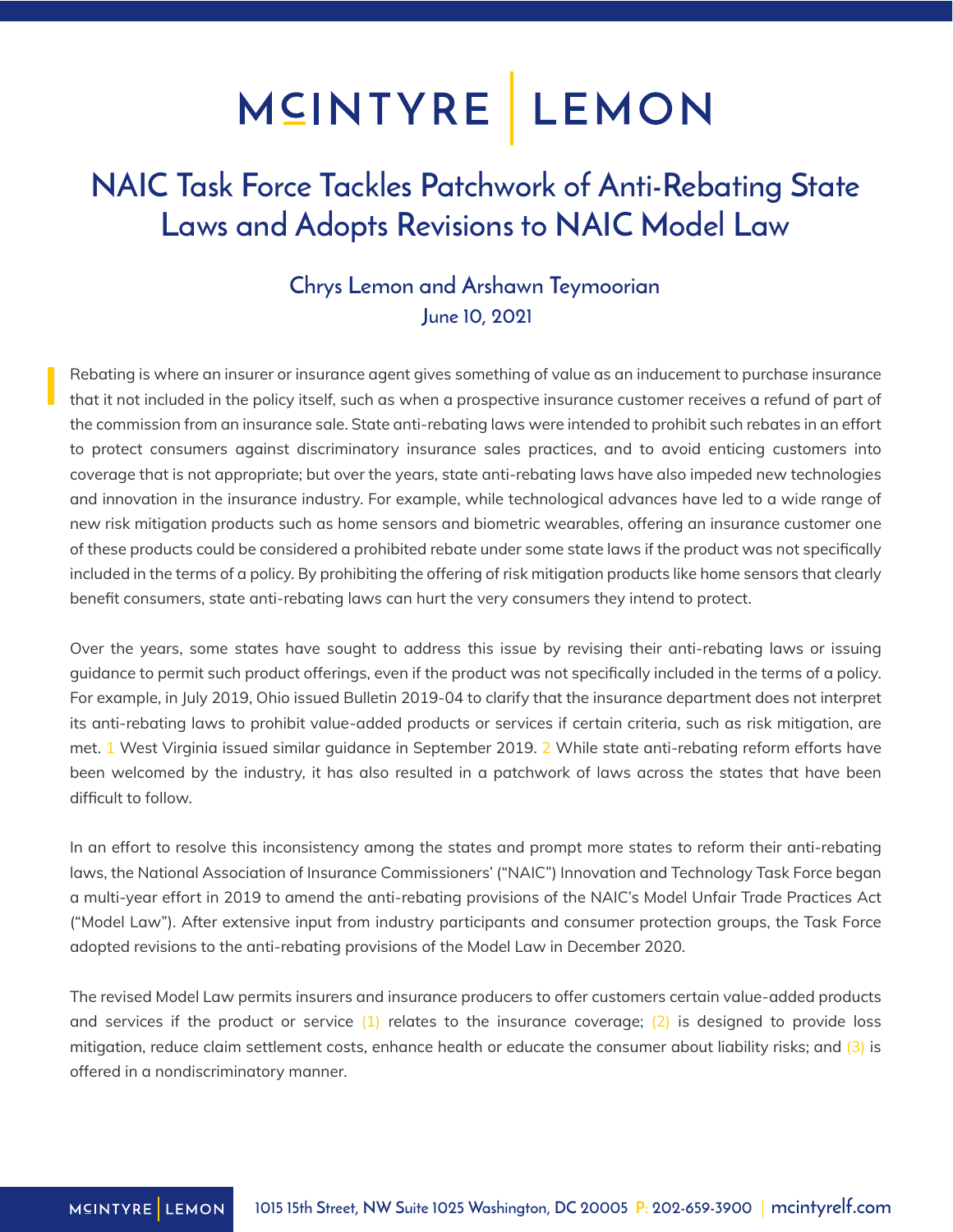In response to the growing number of insurers and insurance agents seeking to implement new marketing and customer loyalty programs, the NAIC also revised the Model Law to permit an insurer or producer to offer non-cash gifts, items, or services, including to, or charitable donations on behalf of, a customer, in connection with the marketing, sale, purchase or retention of insurance contracts. The offering of such gifts or services is now permissible under the Model Law if the cost is deemed to be reasonable by a state insurance commissioner, the offer is made in a nondiscriminatory manner, and the customer is not required to purchase or renew an insurance policy in exchange for the gift, item, or service.

Widespread state adoption of the NAIC's amendments to the Model Law will help create uniform state anti-rebating laws that benefit industry and consumers.